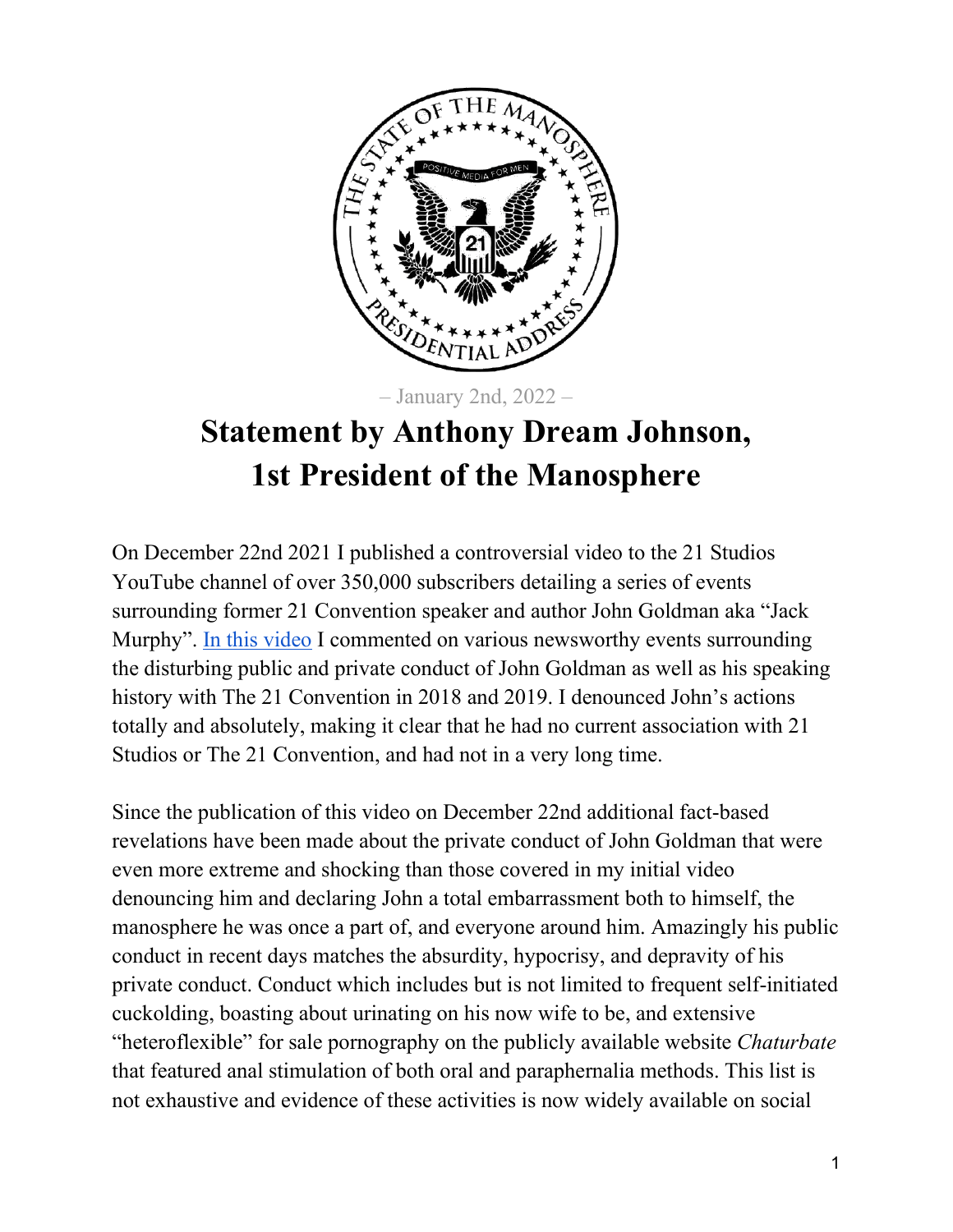media in addition to being reported in the news. These were dark secrets John Goldman kept hidden from everyone over many years for his own personal gain.

Upon review of the gross, aggressively hidden conduct by John Goldman and in consultation with top alumni 21 Convention speakers I have chosen to remove all 21 Convention content featuring "Jack Murphy" from our platforms. This decision is permanent as John's choices in all of these matters were abhorrently dishonest and beyond embarrassing to both our platforms, the manosphere community itself, and other organizations he has associated with in politics, podcasting, and the media. While I am traditionally reluctant to remove any public speaking content from our platforms, even from an exposed, snake-like, mega charlatan such as "Jack Murphy" the disturbing nature of his past and present conduct outweighs any historical value these videos represent. We will maintain archived versions of this content for historical, documentary type purposes as well as any future lawful requests by a court or law enforcement agency.

On December 27th 2021 self-published author Lyndon McLeod aka "Roman McClay" went on a killing spree in Colorado, shooting and murdering multiple individuals before being stopped and killed by local law enforcement. This officer was wounded during the fight but is thankfully recovering. Her actions to carry out her duty under fire, defend herself, and stop a lunatic mass murderer were nothing short of heroic.

This individual Roman McClay had been interviewed by several online personalities in recent years both within and outside of the manosphere community in the promotion of his book series "Sanction".

First and foremost I support the public statement made by author and 21 Convention alumni speaker Jack Donovan on this issue [found here.](https://www.instagram.com/p/CYDIxvVLgxl/) Like Mr. Donovan I have never met this individual Roman McClay, our communication was limited, I have never read his book, and I have had zero contact from Roman in nearly 2 years. I do own a copy of his first book, and for approximately 2 years it has been sitting at the bottom of a pile of over 70 books on my current reading list. This is common for me as a community and event organizer, in being central to over 170 alumni speakers from those events.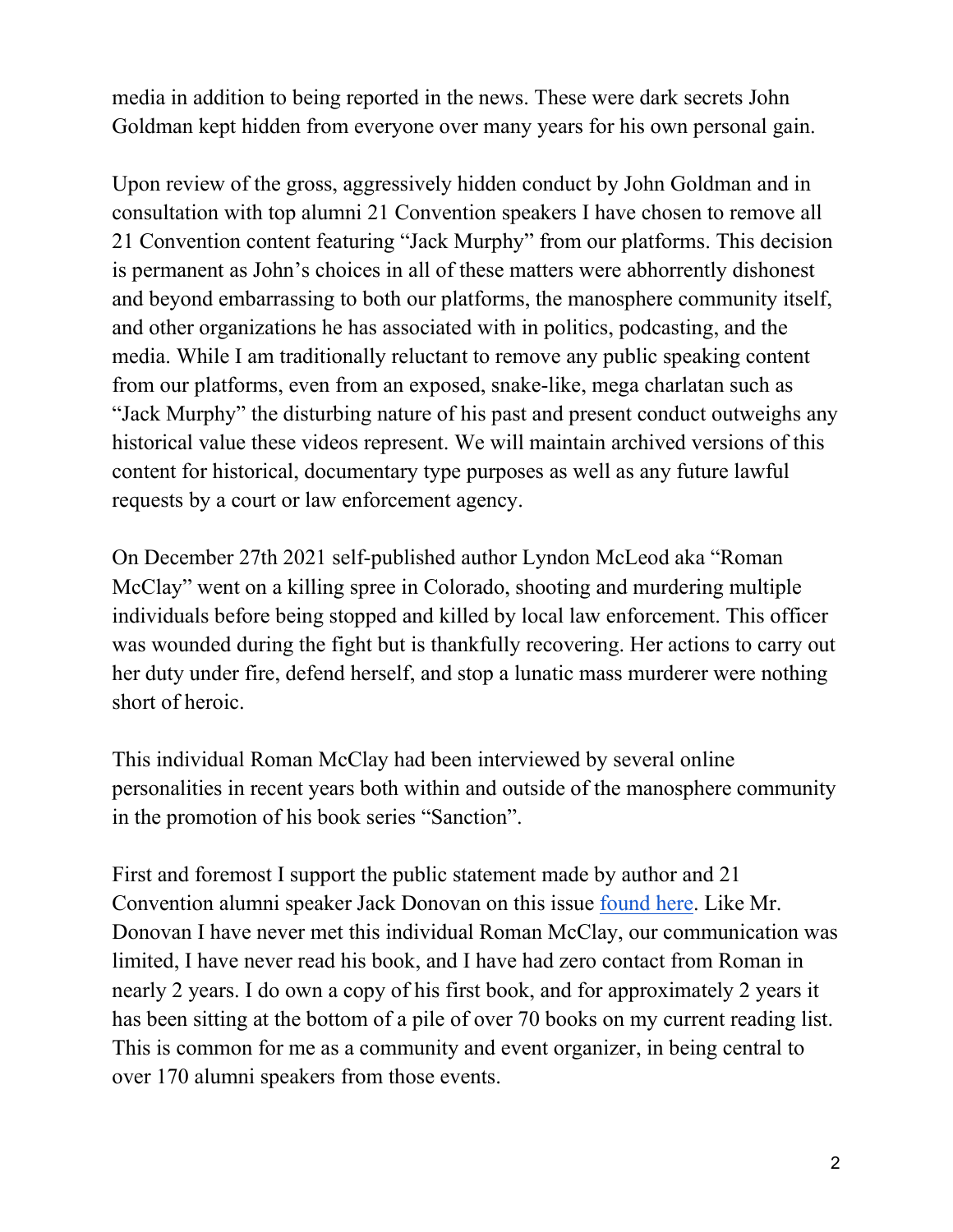As reported by the news media and law enforcement agencies involved it appears clear that this tragic and horrific incident was personally motivated against previously known individuals in his local community. In addition it has been reported that Roman had a history of mental health issues that were on the radar of local and even federal law enforcement for some time, including investigations in 2020 and 2021 but without charges made. Furthermore documentary filmmaker Mike Cernovich [has reported](https://twitter.com/Cernovich/status/1477512642210430976) that Roman was visited by the FBI in 2020 for making credible death threats and other criminal conduct. No arrests were made. If this reporting is accurate then in the context of recent violent events it seems there were serious errors of judgement by the FBI in this matter.

To be absolutely clear the recent actions of this violent lunatic do not in any way reflect the manosphere men's movement or the men and fathers in it. Our community is a place for authentic, positive, masculine self-improvement. This means men bettering themselves, their health and fitness, their relationships, their communities, and their families. The fundamental purpose of the manosphere presented in my most recent [State of the Manosphere](https://www.youtube.com/watch?v=gUpPHaLfBDA) address was explicitly "A Positive Future for Men, Boys, and Fathers". The manosphere universally denounces violence across the board outside of lawful and justified contexts such as personal defense from grave bodily injury and the heroic actions of our American founding fathers to defeat tyranny and create the greatest country on earth.

In 2020 Roman McClay was considered for speaking at The 21 Convention event later held in Orlando Florida. As part of building a "TED Talks for men" style event for over 15 years we sometimes seek out promising new authors with little notoriety to give them a chance at larger exposure. Through the standard vetting process leading up to our event that year I rescinded Roman's invitation from our event. To be clear Lyndon McLeod has never spoken at or attended The 21 Convention or any 21 Studios event ever held. This was a decision I made personally as CEO of The 21 Convention and 21 Studios based on Roman's conduct as a potential speaker. Roman was a relatively unknown speaker and my decision went largely unnoticed at the time. The 21 Convention was held successfully for it's 14 year anniversary in October of 2020 in the middle of the COVID-19 pandemic.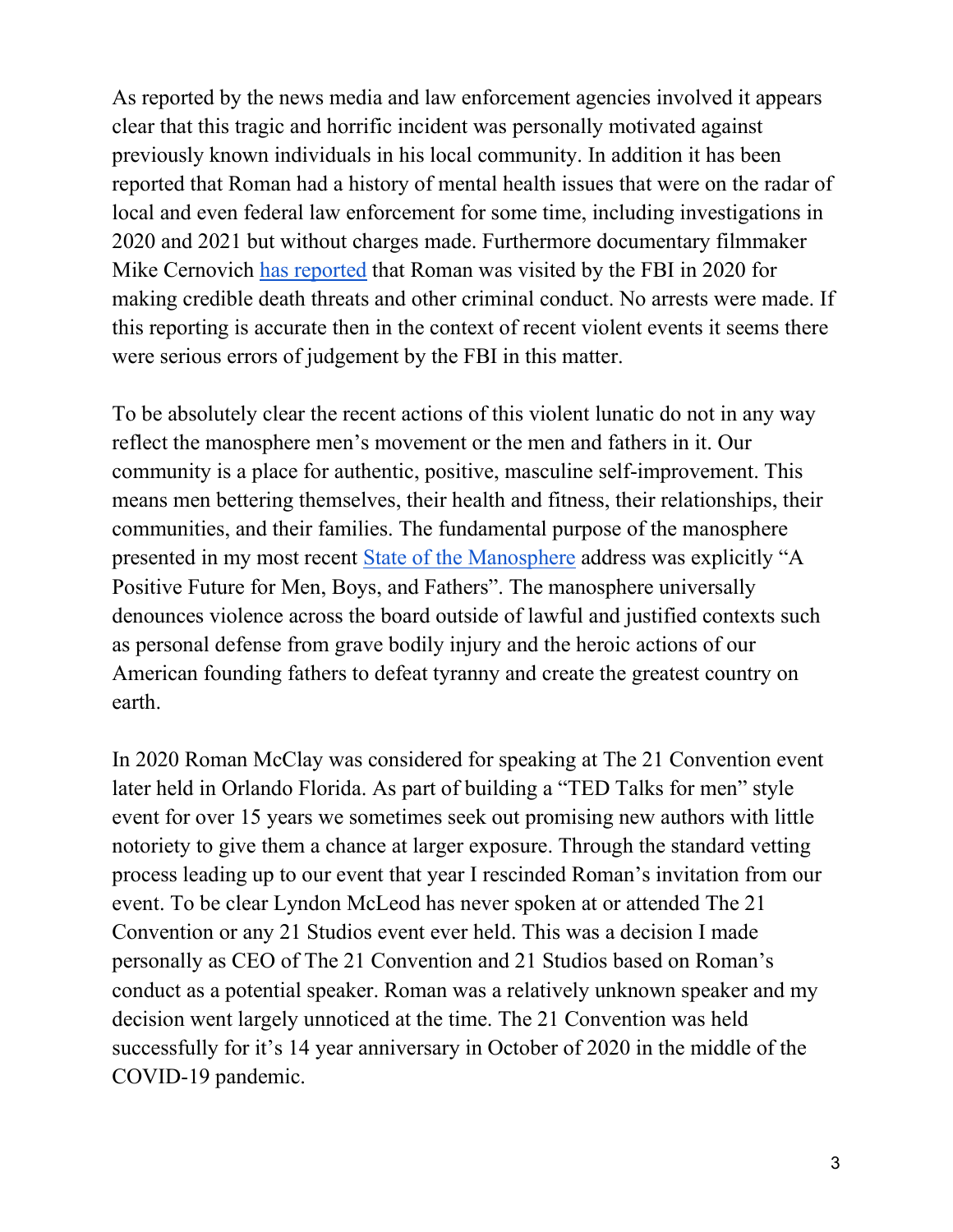I extend my personal condolences to the victims, law enforcement officers involved, and surviving family members. This was a tragedy for their local community and in some respects a tragedy for America. These people deserve absolute peace, privacy, and respect for their pain right now.

It has more recently come to my attention that Roman McClay was a one time member of the "Liminal Order" men's group founded and operated by John Goldman aka Jack Murphy. Given the totality of John's dishonest by omission and deviant behavior it comes as little surprise to me that on December 20th he projected and unknowingly prophesied the actions of former Liminal Order member Roman McClay by declaring that the manosphere "are school shooters waiting to happen'' on his public Twitter account.

In my judgement this accusation was then and remains entirely false, malicious, sensational, and slanderous. It reflects more closely on Jack Murphy and former Liminal Order member Roman McClay than the manosphere and the "Youtube rage merchants" he also directed this comment at. I view his words in that tweet as a pathetic attempt at deflection of negative attention towards himself and his cultlike organization "Liminal Order" before the shooting took place. The tweet was delusional and those were the words of a weak, desperate man, burning down his own career built on a mountain of deception. In my judgement this was his own psychological projection of those he surrounds himself with and it echoes in the larger chamber of Jack Murphy publicly attacking and throwing the manosphere under the bus for several years, for his own personal gain and notoriety. It was fake, political virtue signaling of the most disgusting kind.

On December 29th, 2021 video blogger George Miller aka "Rollo Tomassi" known widely as "the fraudfather of the manosphere" live streamed to his YouTube channel a series of extremely vile comments surrounding the mass murderer Lyndon McLeod. He was joined by sycophant and fellow blogger "Ryan Stone" during this broadcast. The original title for this video was "Roman McClay was a 21 Convention speaker", a statement also made in several tweets related to this video by George Miller himself.

Due to both the video title, associated tweets, and over 2 hours of video content I personally regard this video broadcast as an overt, aggressive, malicious, cancelculture style campaign to mislead the public and hyper-link Roman McClay to The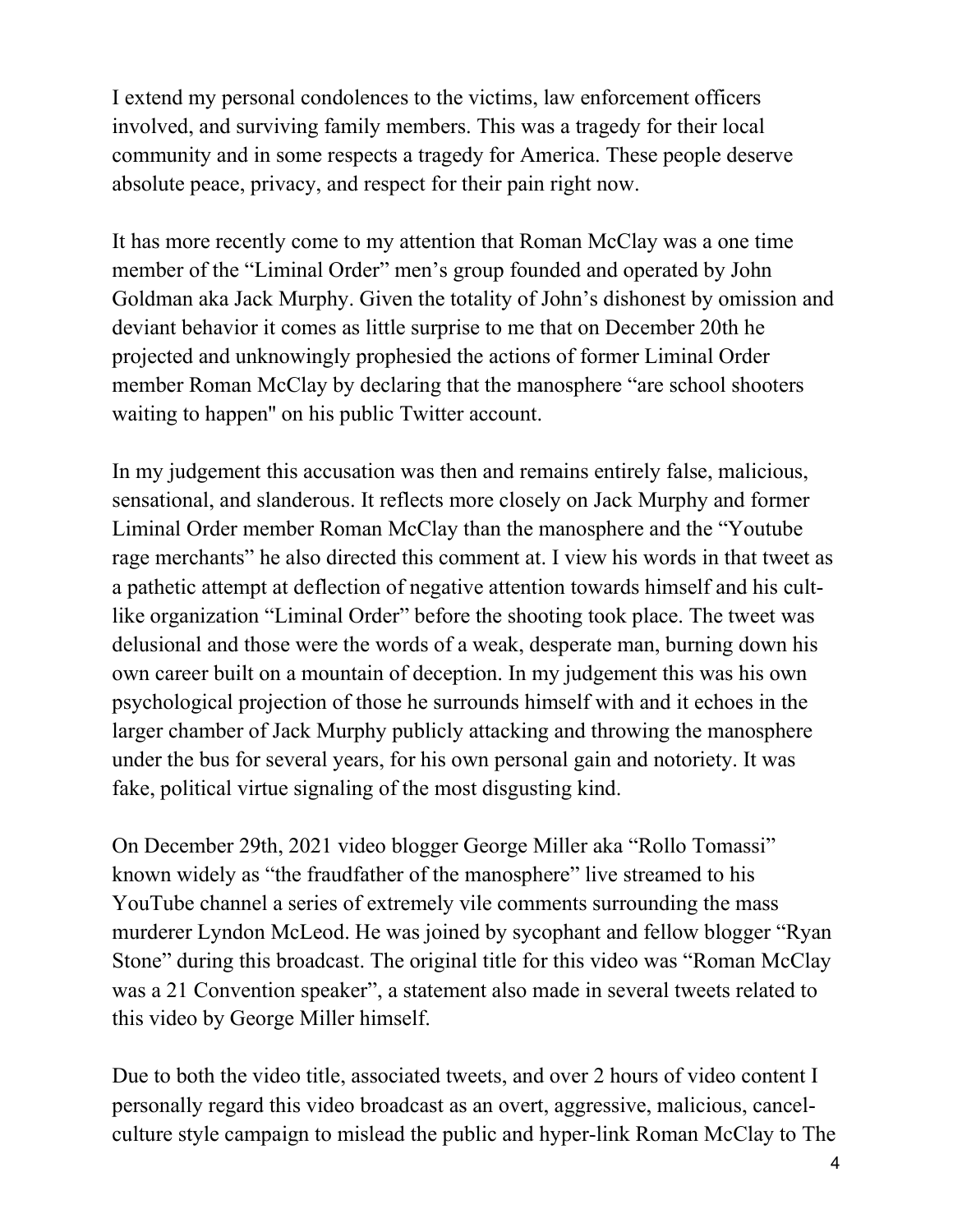21 Convention as a speaker. This is absolutely false, as this apparent mass murderer Lyndon McLeod for a matter of fact has never spoken at or even attended any 21 Studios live event, and was uninvited from the one convention he was temporarily invited to years before the recent tragedy in Colorado. George Miller was sent a cease and desist notice with a demand for immediate retraction and apology on this issue. Thus far he has updated the title with a "?" at the end in what I imagine is an attempt to evade liability for potential defamation or other legal matters.

His statements on Twitter remain intact, falsely promoting Roman McClay as a 21 Convention speaker to thousands of people. I have asked our attorney to investigate these issues for the potential of defamation and false light against The 21 Convention and myself as these statements were in my opinion made with reckless disregard (at best) for the truth. To my knowledge no sincere attempt was made to verify the truth of Roman McClay in this context - something any journalist with an ounce of common sense would reasonably do.

Regarding my "deleted tweets" that Roman McClay responded to on his public Twitter account and George Miller has publicly obsessed over, these tweets of mine were deleted in January of 2021 by me along with all of my personal tweets since 2009 - over 35,000 tweets in total. I chose to delete all of my tweets in protest when nearly one year ago today the sitting President of the United States Donald Trump was banned from Twitter and nearly the entire internet. I was as disgusted then as I am now with "Big Tech" and their Orwellian, anti-American, monopoly-like control over free expression on the internet and our public square. In my judgement these American companies are run by extremists who are radically out of line with common sense American values like free speech. Furthermore I support the statement by popular rapper, author, and podcaster "Zuby" [made here](https://twitter.com/ZubyMusic/status/1476660655746920456) on the guilt by association issue. Specifically "...screw anybody trying to implicate me in this."

George Miller and his business associate Mr. Stone went significantly further in Miller's video broadcast. With the bodies still warm, victims of the families still mourning, and at least one police officer still recovering from life threatening injuries sustained in stopping a mass murderer, these two imbeciles went on a two hour tirade gloating, giggling, and laughing over this incident. Mr. Miller describing it as a "Christmas present" multiple times during the live stream, in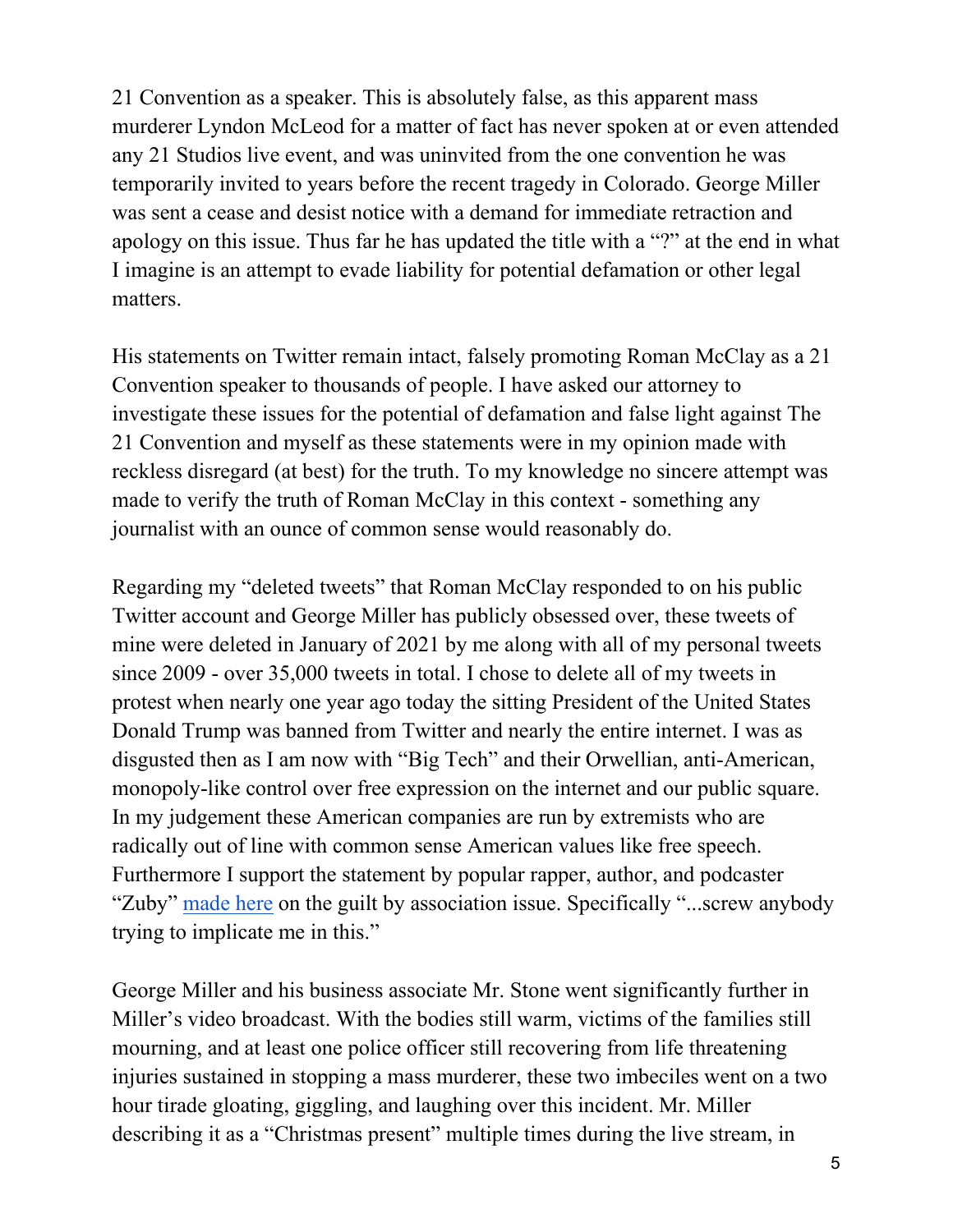reference to his unending hatred and obsession with me personally, as well as The 21 Convention, and several of our alumni speakers named during the broadcast. This class of ugly, repugnant, ghoulish behavior can be found in abundance throughout the 2 hour video.

While I have long regarded "Rollo Tomassi" as a total fraud, opportunistic conman, and manosphere super-predator who preys on the souls of hurt, wounded men this is a new low I never thought possible, even for him. After he doxxed the location of over 50 men in October 2018 to a feminist reporter at the New York Times and tried covering it up for 8 months, I thought I had seen the worst of "the fraudfather". The two-faced betrayal that endangered the very men he publicly proclaimed to help, that resulted in [the immediate removal](https://1drv.ms/b/s!AvQNCi15aIPFgSdljNlKVhZRiVhw) of Mr. Miller from The 21 Convention and all associated professional relationships.

Several experts in psychology have told me in private for years that they believe "Rollo Tomassi" is a narcissistic psychopath in the literal, non-derogatory sense. After watching him rant, rave, and project non-stop for over two hours in this video about "pathological personalities" I can say without a doubt that I believe this is an accurate assessment of George Miller. Right after a mass murder, at a time of national tragedy, and however distant a dark moment for the manosphere itself, his unhinged, tone deaf comments were a bottomless pit of zero empathy and moral insanity; hallmark traits of psychopathy. He owes an immediate apology not only to everyone attacked in this video but to the families of the dead. Both he and Mr. Stone should delete their entire presence off the internet for this atrocity of commentary. There is no amount of stupidity, arrogance, or poor judgement that can explain this away.

I also want to strongly support [the comments](https://www.youtube.com/watch?v=wgrNJegsZfU) of Pastor Michael Foster on this issue, that the statements on Mr. Miller's channel were "evil" and that both Miller and his den of evil are "merchants of misery". I will go a step further and declare them *merchants of death* due to their recent choices in relation to Roman McClay. George Miller in particular is a media hound who will stoop to harnessing a deadly tragedy for ad revenue and clicks, and if possible, even to extract personal vengeance on a former business partner. All the same can be said of Rollo Tomassi cheerleader, acolyte, and parrot Edwin Alexander Hopkins aka "Donovan Sharpe" who gleefully praised this commentary live and did a follow up video himself echoing the same unhinged lunacy and degeneracy.